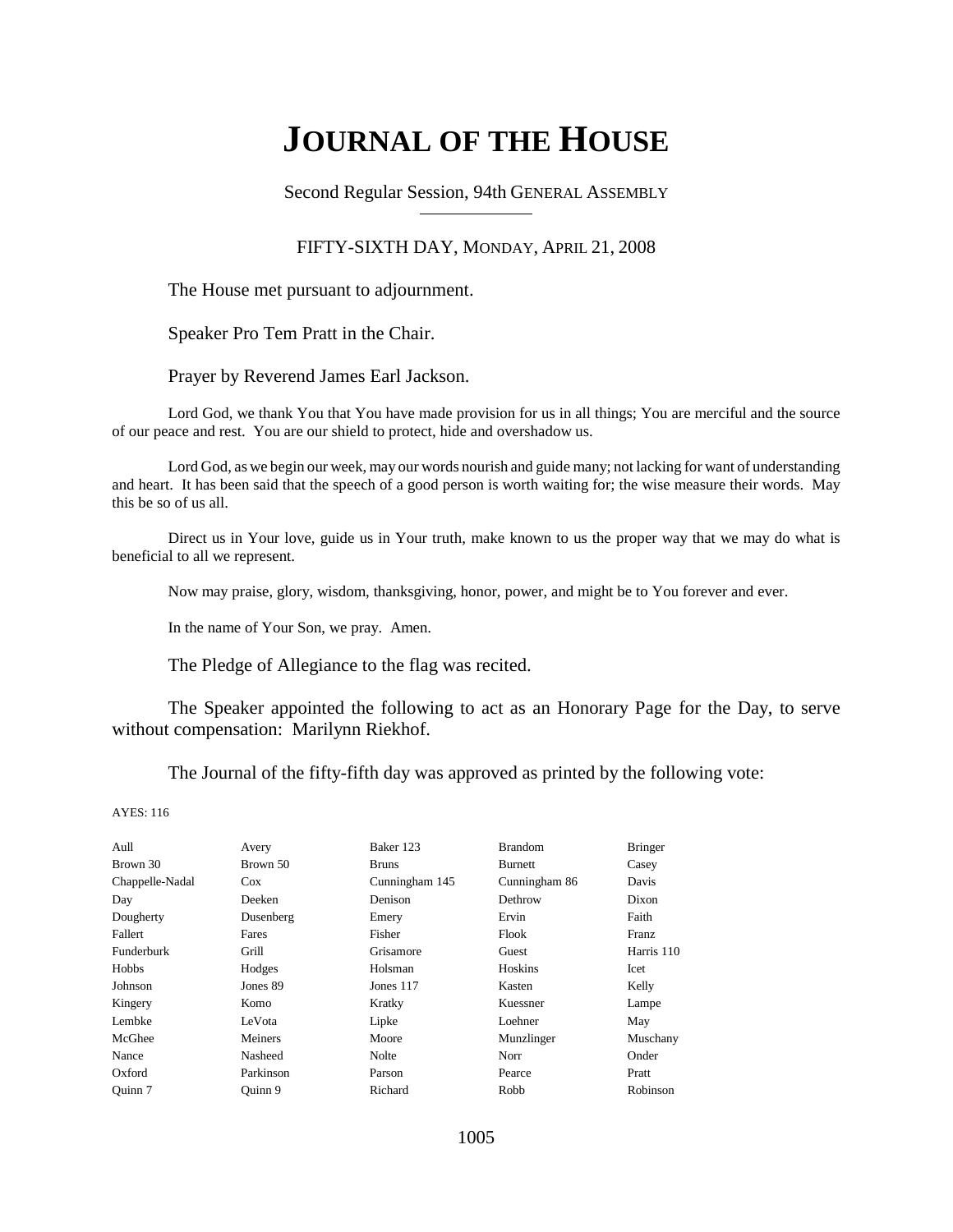| Roorda                        | Rucker         | Ruestman   | Ruzicka       | Salva        |
|-------------------------------|----------------|------------|---------------|--------------|
| Sander                        | Sater          | Scavuzzo   | Schaaf        | Schad        |
| Scharnhorst                   | Schieffer      | Schoeller  | Schoemehl     | Self         |
| Shively                       | Smith 14       | Smith 150  | Stevenson     | St. Onge     |
| Storch                        | Stream         | Sutherland | Swinger       | Thomson      |
| Tilley                        | Todd           | Villa      | Wallace       | Walsh        |
| Wasson                        | Wells          | Weter      | Wilson 119    | Wilson 130   |
| Witte                         | Wood           | Wright 159 | Yaeger        | Zimmerman    |
| Mr Speaker                    |                |            |               |              |
| <b>NOES: 007</b>              |                |            |               |              |
| Daus                          | George         | Lowe 44    | <b>Nieves</b> | Talboy       |
| Whorton                       | Wildberger     |            |               |              |
| PRESENT: 000                  |                |            |               |              |
| <b>ABSENT WITH LEAVE: 038</b> |                |            |               |              |
| Baker 25                      | <b>Bivins</b>  | Bland      | Cooper 120    | Cooper 155   |
| Corcoran                      | Curls          | Darrough   | Donnelly      | El-Amin      |
| Frame                         | Harris 23      | Haywood    | Hubbard       | Hughes       |
| Hunter                        | Kraus          | Liese      | Low 39        | Marsh        |
| McClanahan                    | <b>Meadows</b> | Page       | Pollock       | Portwood     |
| Schlottach                    | Schneider      | Silvey     | Skaggs        | Spreng       |
| Threlkeld                     | Viebrock       | Vogt       | Walton        | Wright-Jones |
| Yates                         | Young          | Zweifel    |               |              |

VACANCIES: 002

## **SPECIAL RECOGNITION**

The Missouri State Water Patrol was introduced by Representative Dethrow and presented a resolution commending their efforts during the March 2008 flooding in the eastern portion of the state.

## **HOUSE COURTESY RESOLUTIONS OFFERED AND ISSUED**

House Resolution No. 2017 through House Resolution No. 2070

# **SECOND READING OF SENATE BILLS**

**SCS SB 1081** and **SCS SB 1139** were read the second time.

# **THIRD READING OF HOUSE BILLS**

**HCS HB 2393**, relating to incentives for business development, was taken up by Representative Richard.

Representative Nieves assumed the Chair.

Speaker Pro Tem Pratt resumed the Chair.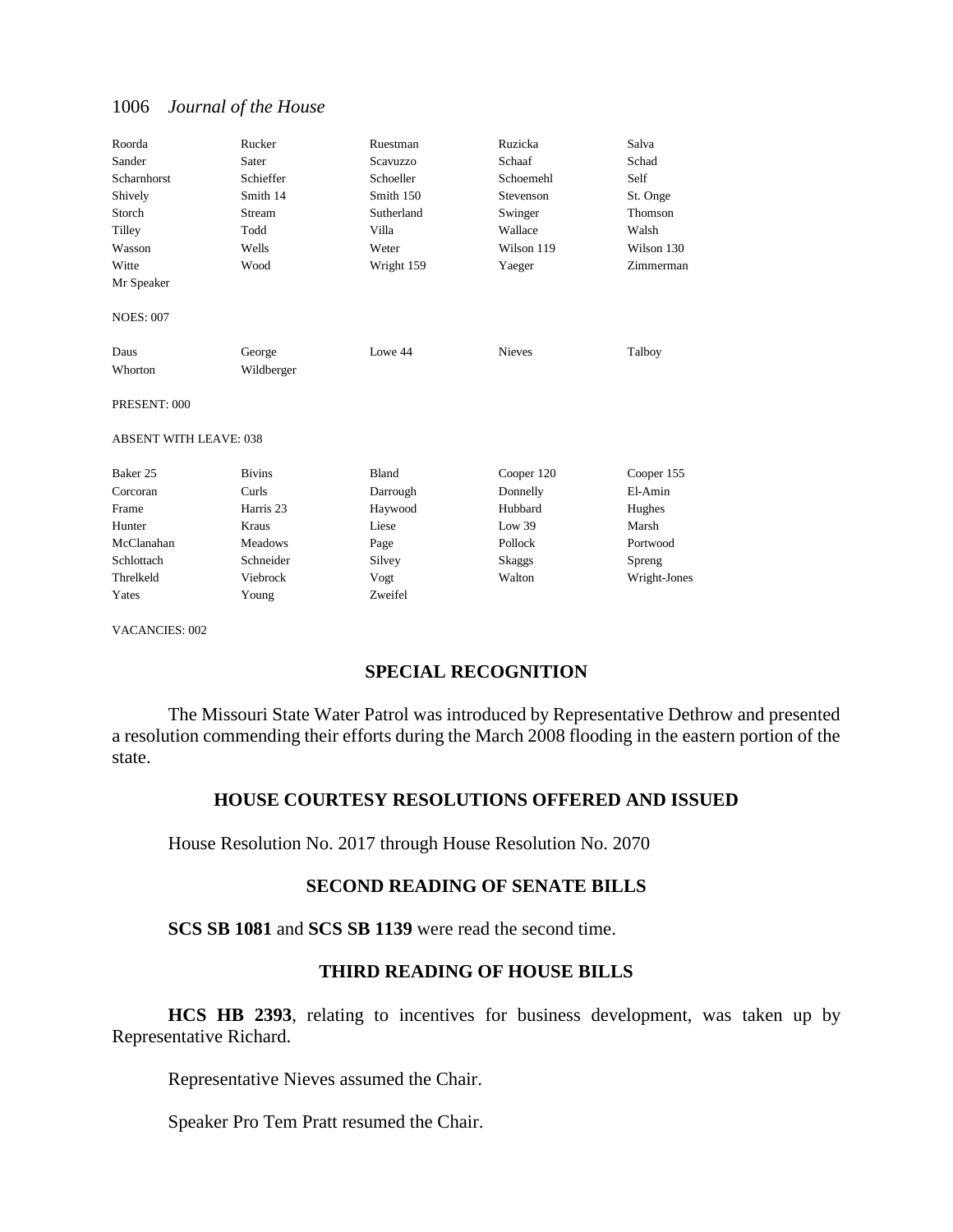On motion of Representative Richard, **HCS HB 2393** was read the third time and passed by the following vote:

#### AYES: 125

| Aull             | Avery      | Baker 123     | <b>Bivins</b>  | <b>Brandom</b> |
|------------------|------------|---------------|----------------|----------------|
| Brown 30         | Brown 50   | <b>Bruns</b>  | <b>Burnett</b> | Casey          |
| Chappelle-Nadal  | Cooper 120 | Cox           | Cunningham 145 | Cunningham 86  |
| Curls            | Darrough   | Davis         | Day            | Deeken         |
| Denison          | Dethrow    | Dixon         | Dougherty      | Dusenberg      |
| Emery            | Ervin      | Faith         | Fallert        | Fares          |
| Fisher           | Flook      | Frame         | Franz          | Funderburk     |
| Grill            | Grisamore  | Guest         | Hobbs          | Holsman        |
| Hoskins          | Hunter     | <b>I</b> cet  | Johnson        | Jones 89       |
| Jones 117        | Kasten     | Kelly         | Kingery        | Komo           |
| Kratky           | Lampe      | Lembke        | LeVota         | Liese          |
| Lipke            | Loehner    | Lowe 44       | May            | McGhee         |
| <b>Meadows</b>   | Meiners    | Moore         | Munzlinger     | Muschany       |
| Nance            | Nasheed    | <b>Nieves</b> | <b>Nolte</b>   | Norr           |
| Onder            | Parkinson  | Parson        | Pearce         | Portwood       |
| Pratt            | Ouinn 7    | Richard       | Robb           | Roorda         |
| Rucker           | Ruestman   | Ruzicka       | Salva          | Sander         |
| Sater            | Scavuzzo   | Schaaf        | Schad          | Scharnhorst    |
| Schlottach       | Schneider  | Schoeller     | Schoemehl      | Self           |
| Silvey           | Skaggs     | Smith 14      | Smith 150      | Stevenson      |
| St. Onge         | Storch     | Stream        | Sutherland     | Talboy         |
| Thomson          | Threlkeld  | Tilley        | Villa          | Vogt           |
| Wallace          | Walsh      | Walton        | Wasson         | Wells          |
| Weter            | Whorton    | Wildberger    | Wilson 119     | Wilson 130     |
| Wood             | Wright 159 | Yaeger        | Zimmerman      | Mr Speaker     |
| <b>NOES: 016</b> |            |               |                |                |
| <b>Bringer</b>   | Daus       | George        | Harris 110     | Hodges         |
| Kuessner         | Low 39     | Oxford        | Page           | Quinn 9        |
| Robinson         | Schieffer  | Shively       | Swinger        | Todd           |
| Witte            |            |               |                |                |
| PRESENT: 000     |            |               |                |                |

#### ABSENT WITH LEAVE: 020

| Baker 25 | Bland        | Cooper 155 | Corcoran | Donnelly |
|----------|--------------|------------|----------|----------|
| El-Amin  | Harris 23    | Havwood    | Hubbard  | Hughes   |
| Kraus    | Marsh        | McClanahan | Pollock  | Spreng   |
| Viebrock | Wright-Jones | Yates      | Young    | Zweifel  |

#### VACANCIES: 002

Speaker Pro Tem Pratt declared the bill passed.

Representative Nieves resumed the Chair.

**HCS HBs 1831 & 1472**, relating to abortions, was taken up by Representative Onder.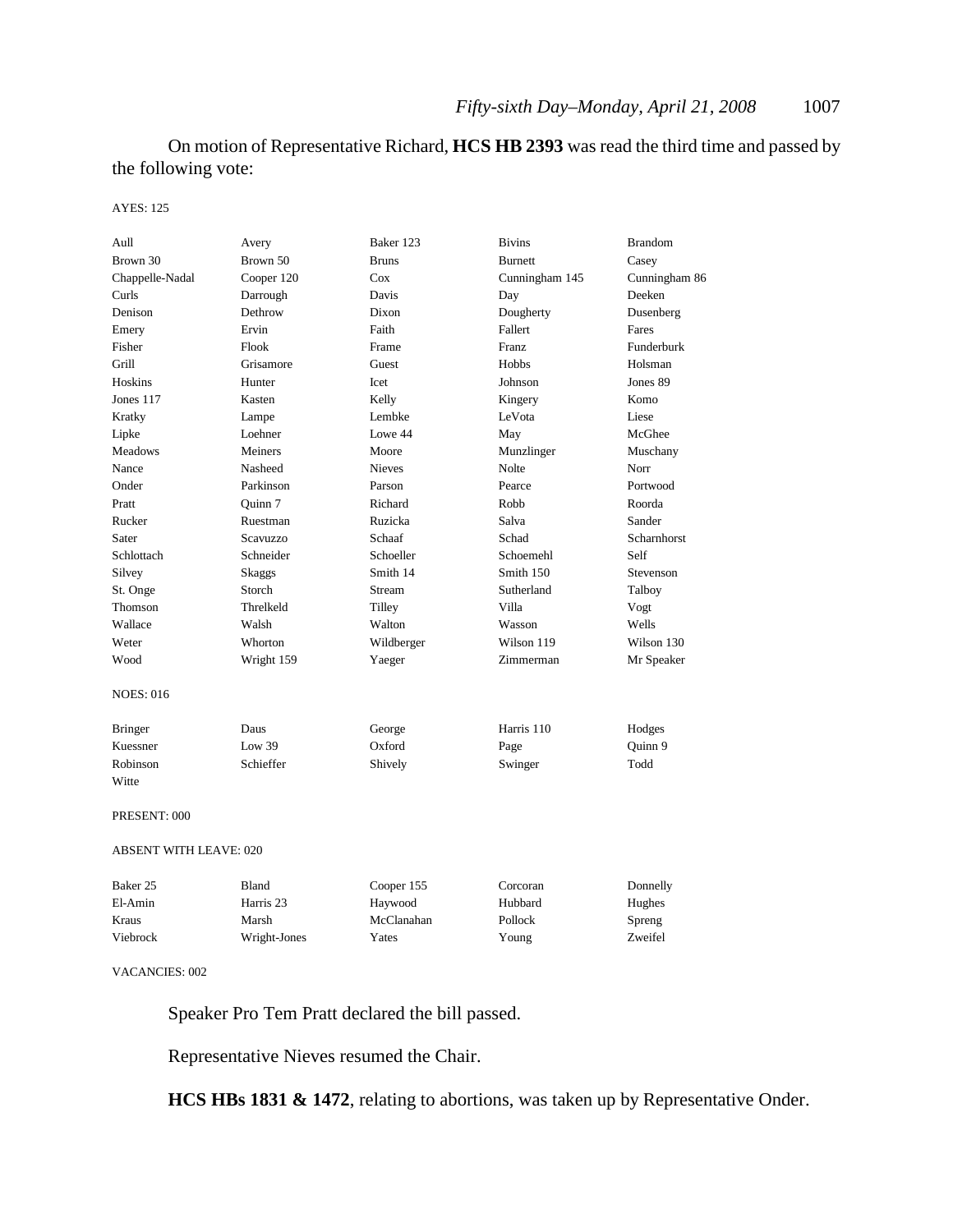On motion of Representative Onder, **HCS HBs 1831 & 1472** was read the third time and passed by the following vote:

#### AYES: 113

| Aull                          | Avery          | Baker 123      | <b>Bivins</b>   | <b>Brandom</b> |
|-------------------------------|----------------|----------------|-----------------|----------------|
| <b>Bringer</b>                | Brown 30       | <b>Bruns</b>   | Casey           | Cooper 120     |
| Cooper 155                    | Cox            | Cunningham 145 | Cunningham 86   | Davis          |
| Day                           | Deeken         | Denison        | Dethrow         | Dixon          |
| Dusenberg                     | Emery          | Ervin          | Faith           | Fallert        |
| Fisher                        | Flook          | Franz          | Funderburk      | George         |
| Grill                         | Grisamore      | Guest          | Harris 110      | Hobbs          |
| Hodges                        | Hunter         | Icet           | Jones 89        | Jones 117      |
| Kasten                        | Kelly          | Kingery        | Kratky          | Kuessner       |
| Lembke                        | Liese          | Lipke          | Loehner         | May            |
| McGhee                        | <b>Meadows</b> | Meiners        | Moore           | Munzlinger     |
| Muschany                      | Nance          | <b>Nieves</b>  | Nolte           | Onder          |
| Parkinson                     | Parson         | Pearce         | Pollock         | Portwood       |
| Pratt                         | Quinn 7        | Quinn 9        | Richard         | Robb           |
| Rucker                        | Ruestman       | Ruzicka        | Salva           | Sander         |
| Sater                         | Scavuzzo       | Schaaf         | Schad           | Scharnhorst    |
| Schieffer                     | Schlottach     | Schneider      | Schoeller       | Schoemehl      |
| Shively                       | Silvey         | Smith 14       | Smith 150       | St. Onge       |
| Stream                        | Sutherland     | Swinger        | Thomson         | Threlkeld      |
| Tilley                        | Todd           | Viebrock       | Villa           | Wallace        |
| Walsh                         | Wasson         | Wells          | Weter           | Wildberger     |
| Wilson 119                    | Wilson 130     | Witte          | Wood            | Wright 159     |
| Yaeger                        | Yates          | Mr Speaker     |                 |                |
| <b>NOES: 033</b>              |                |                |                 |                |
| Bland                         | Brown 50       | <b>Burnett</b> | Chappelle-Nadal | Curls          |
| Darrough                      | Daus           | Donnelly       | El-Amin         | Fares          |
| Frame                         | Holsman        | Hoskins        | Hubbard         | Johnson        |
| Komo                          | Lampe          | LeVota         | Low $39$        | Lowe 44        |
| McClanahan                    | Nasheed        | Norr           | Oxford          | Page           |
| Robinson                      | Skaggs         | Storch         | Talboy          | Vogt           |
| Walton                        | Whorton        | Zimmerman      |                 |                |
| PRESENT: 000                  |                |                |                 |                |
| <b>ABSENT WITH LEAVE: 015</b> |                |                |                 |                |
| Baker 25                      | Corcoran       | Dougherty      | Harris 23       | Haywood        |
| Hughes                        | Kraus          | Marsh          | Roorda          | Self           |
| Spreng                        | Stevenson      | Wright-Jones   | Young           | Zweifel        |
|                               |                |                |                 |                |

VACANCIES: 002

Representative Nieves declared the bill passed.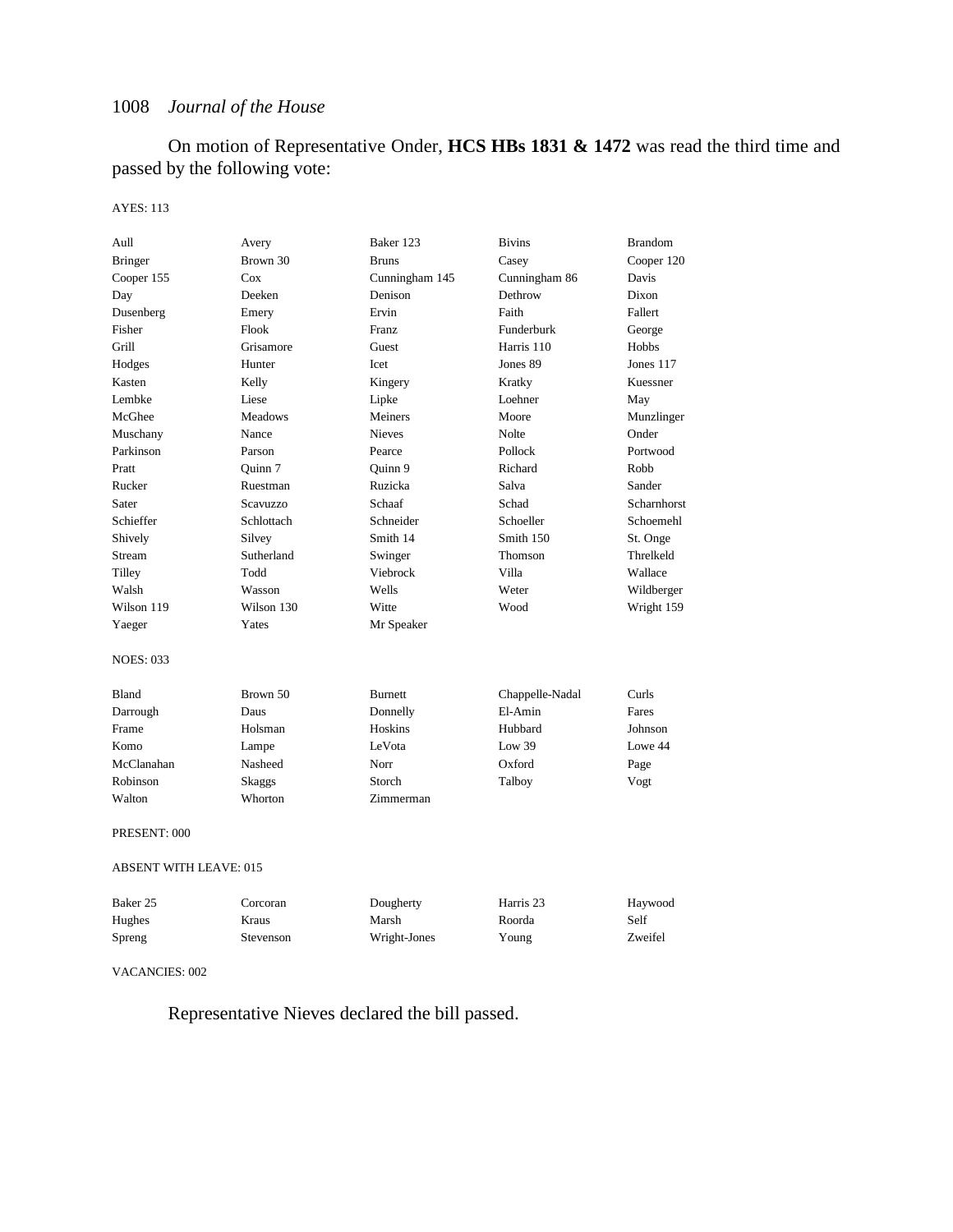# **HOUSE BILLS WITH SENATE AMENDMENTS**

**SCS HCS HB 2002**, relating to appropriations, was taken up by Representative Icet.

Representative Icet moved that the House refuse to adopt **SCS HCS HB 2002** and request the Senate to recede from its position and, failing to do so, grant the House a conference.

Which motion was adopted.

**SCS HCS HB 2003**, relating to appropriations, was taken up by Representative Icet.

Representative Icet moved that the House refuse to adopt **SCS HCS HB 2003** and request the Senate to recede from its position and, failing to do so, grant the House a conference.

Which motion was adopted.

**SCS HB 2004**, relating to appropriations, was taken up by Representative Icet.

Representative Icet moved that the House refuse to adopt **SCS HB 2004** and request the Senate to recede from its position and, failing to do so, grant the House a conference.

Which motion was adopted.

**SCS HCS HB 2005**, relating to appropriations, was taken up by Representative Icet.

Representative Icet moved that the House refuse to adopt **SCS HCS HB 2005** and request the Senate to recede from its position and, failing to do so, grant the House a conference.

Which motion was adopted.

**SCS HCS HB 2006**, relating to appropriations, was taken up by Representative Icet.

Representative Icet moved that the House refuse to adopt **SCS HCS HB 2006** and request the Senate to recede from its position and, failing to do so, grant the House a conference.

Which motion was adopted.

**SCS HCS HB 2007**, relating to appropriations, was taken up by Representative Icet.

Representative Icet moved that the House refuse to adopt **SCS HCS HB 2007** and request the Senate to recede from its position and, failing to do so, grant the House a conference.

Which motion was adopted.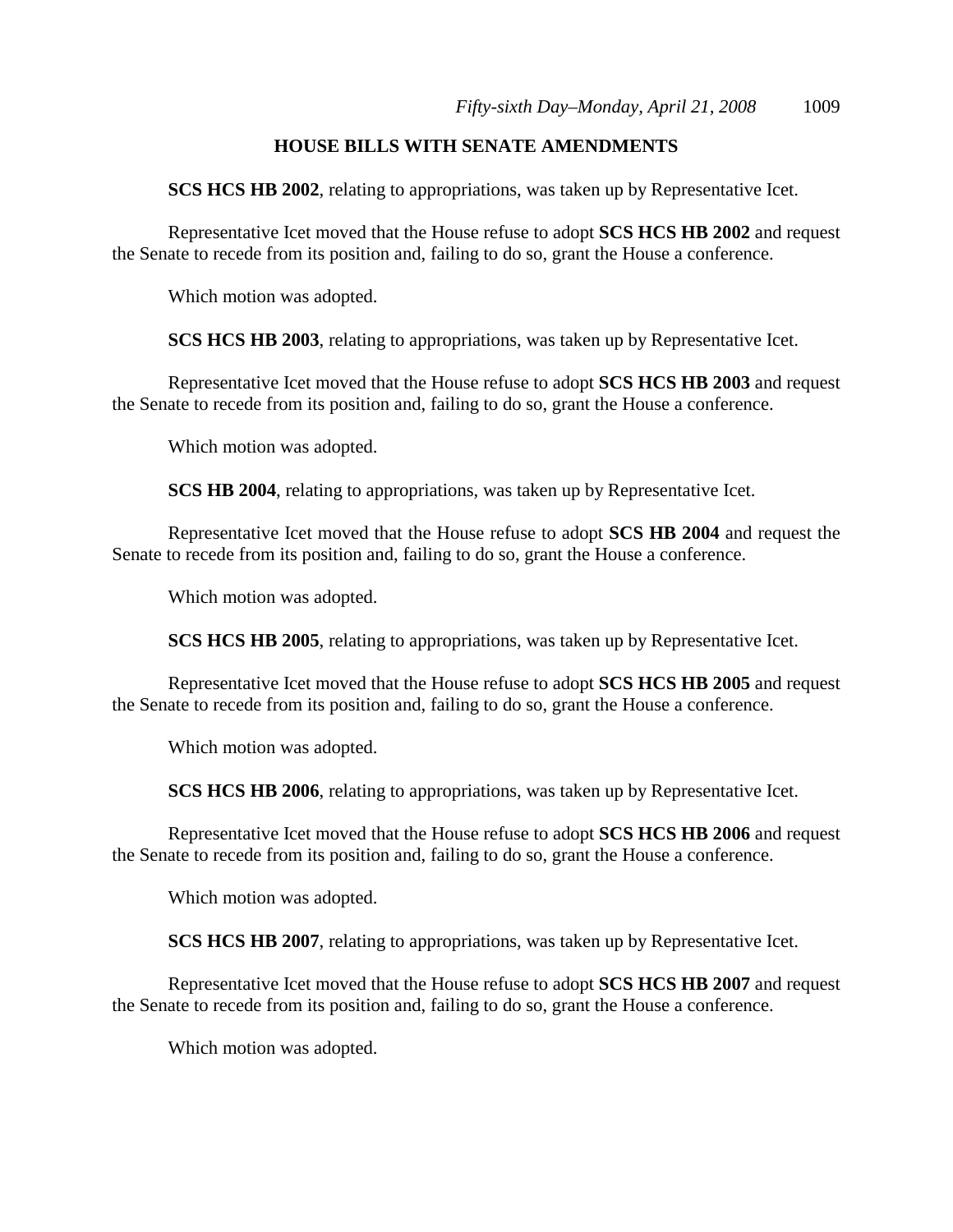**SCS HCS HB 2008**, relating to appropriations, was taken up by Representative Icet.

Representative Icet moved that the House refuse to adopt **SCS HCS HB 2008** and request the Senate to recede from its position and, failing to do so, grant the House a conference.

Which motion was adopted.

**SCS HCS HB 2009**, relating to appropriations, was taken up by Representative Icet.

Representative Icet moved that the House refuse to adopt **SCS HCS HB 2009** and request the Senate to recede from its position and, failing to do so, grant the House a conference.

Representative Roorda made a substitute motion that the House refuse to adopt **SCS HCS HB 2009** and request the Senate to recede from its position and, failing to so, grant the House a conference and further authorize the conferees to exceed the differences with regard to backpay to State Probation and Parole officers recently adjudicated in the State Courts.

Which motion was defeated by the following vote:

AYES: 065

| Aull             | Bland           | <b>Bringer</b> | Brown 50       | <b>Bruns</b>  |
|------------------|-----------------|----------------|----------------|---------------|
| <b>Burnett</b>   | Casey           | Corcoran       | Curls          | Darrough      |
| Daus             | Deeken          | Donnelly       | Dougherty      | Dusenberg     |
|                  |                 |                |                |               |
| El-Amin          | Fallert         | Frame          | George         | Grill         |
| Harris 110       | Haywood         | Hodges         | Holsman        | Hoskins       |
| Hubbard          | Johnson         | Komo           | Kratky         | Kuessner      |
| Lampe            | LeVota          | Liese          | Low 39         | McClanahan    |
| <b>Meadows</b>   | Meiners         | Nasheed        | Norr           | Oxford        |
| Page             | Ouinn 9         | Robinson       | Roorda         | Rucker        |
| Salva            | <b>Scavuzzo</b> | Schieffer      | Schoemehl      | Shively       |
| Skaggs           | Storch          | Swinger        | Talboy         | Todd          |
| Villa            | Vogt            | Walsh          | Walton         | Whorton       |
| Wildberger       | Witte           | Yaeger         | Yates          | Zimmerman     |
| <b>NOES: 084</b> |                 |                |                |               |
| Avery            | Baker 123       | <b>Bivins</b>  | <b>Brandom</b> | Brown 30      |
| Cooper 120       | Cooper 155      | Cox            | Cunningham 145 | Cunningham 86 |
| Davis            | Day             | Denison        | Dethrow        | Dixon         |
| Emery            | Ervin           | Faith          | Fares          | Fisher        |
| Flook            | Franz           | Funderburk     | Grisamore      | Guest         |
| Hobbs            | Hunter          | Icet           | Jones 89       | Jones 117     |
| Kasten           | Kelly           | Kingery        | Lembke         | Lipke         |
| Loehner          | Marsh           | May            | McGhee         | Moore         |
| Munzlinger       | Muschany        | Nance          | <b>Nieves</b>  | Nolte         |
| Onder            | Parkinson       | Parson         | Pearce         | Pollock       |
| Portwood         | Pratt           | Ouinn 7        | Richard        | Robb          |
| Ruestman         | Ruzicka         | Sander         | Sater          | Schaaf        |
| Schad            | Scharnhorst     | Schlottach     | Schneider      | Schoeller     |
| Silvey           | Smith 14        | Smith 150      | Stevenson      | St. Onge      |
| Stream           | Thomson         | Threlkeld      | Tilley         | Viebrock      |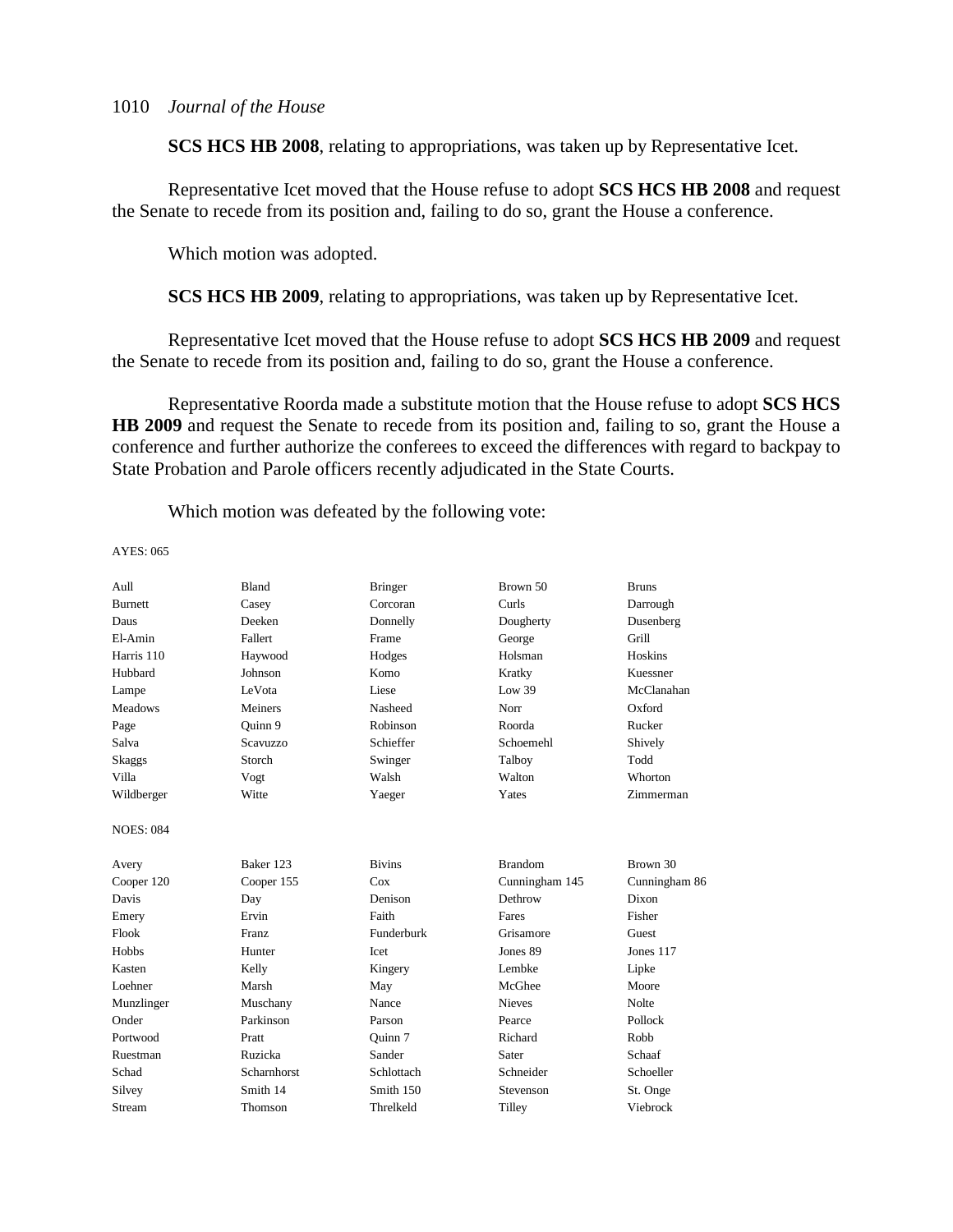# *Fifty-sixth Day–Monday, April 21, 2008* 1011

| Wallace                       | Wasson          | Wells      | Weter      | Wilson 119   |
|-------------------------------|-----------------|------------|------------|--------------|
| Wilson 130                    | Wood            | Wright 159 | Mr Speaker |              |
| PRESENT: 000                  |                 |            |            |              |
| <b>ABSENT WITH LEAVE: 012</b> |                 |            |            |              |
| Baker 25                      | Chappelle-Nadal | Harris 23  | Hughes     | Kraus        |
| Lowe 44                       | Self            | Spreng     | Sutherland | Wright-Jones |
| Young                         | Zweifel         |            |            |              |

#### VACANCIES: 002

Representative Icet again moved that the House refuse to adopt **SCS HCS HB 2009** and request the Senate to recede from its position and, failing to do so, grant the House a conference.

Which motion was adopted.

**SCS HCS HB 2010**, relating to appropriations, was taken up by Representative Icet.

Representative Icet moved that the House refuse to adopt **SCS HCS HB 2010** and request the Senate to recede from its position and, failing to do so, grant the House a conference.

Which motion was adopted.

**SCS HCS HB 2011**, relating to appropriations, was taken up by Representative Icet.

Representative Icet moved that the House refuse to adopt **SCS HCS HB 2011** and request the Senate to recede from its position and, failing to do so, grant the House a conference.

Which motion was adopted.

**SCS HCS HB 2012**, relating to appropriations, was taken up by Representative Icet.

Representative Icet moved that the House refuse to adopt **SCS HCS HB 2012** and request the Senate to recede from its position and, failing to do so, grant the House a conference.

Which motion was adopted.

**SCS HCS HB 2013**, relating to appropriations, was taken up by Representative Icet.

Representative Icet moved that the House refuse to adopt **SCS HCS HB 2013** and request the Senate to recede from its position and, failing to do so, grant the House a conference.

Which motion was adopted.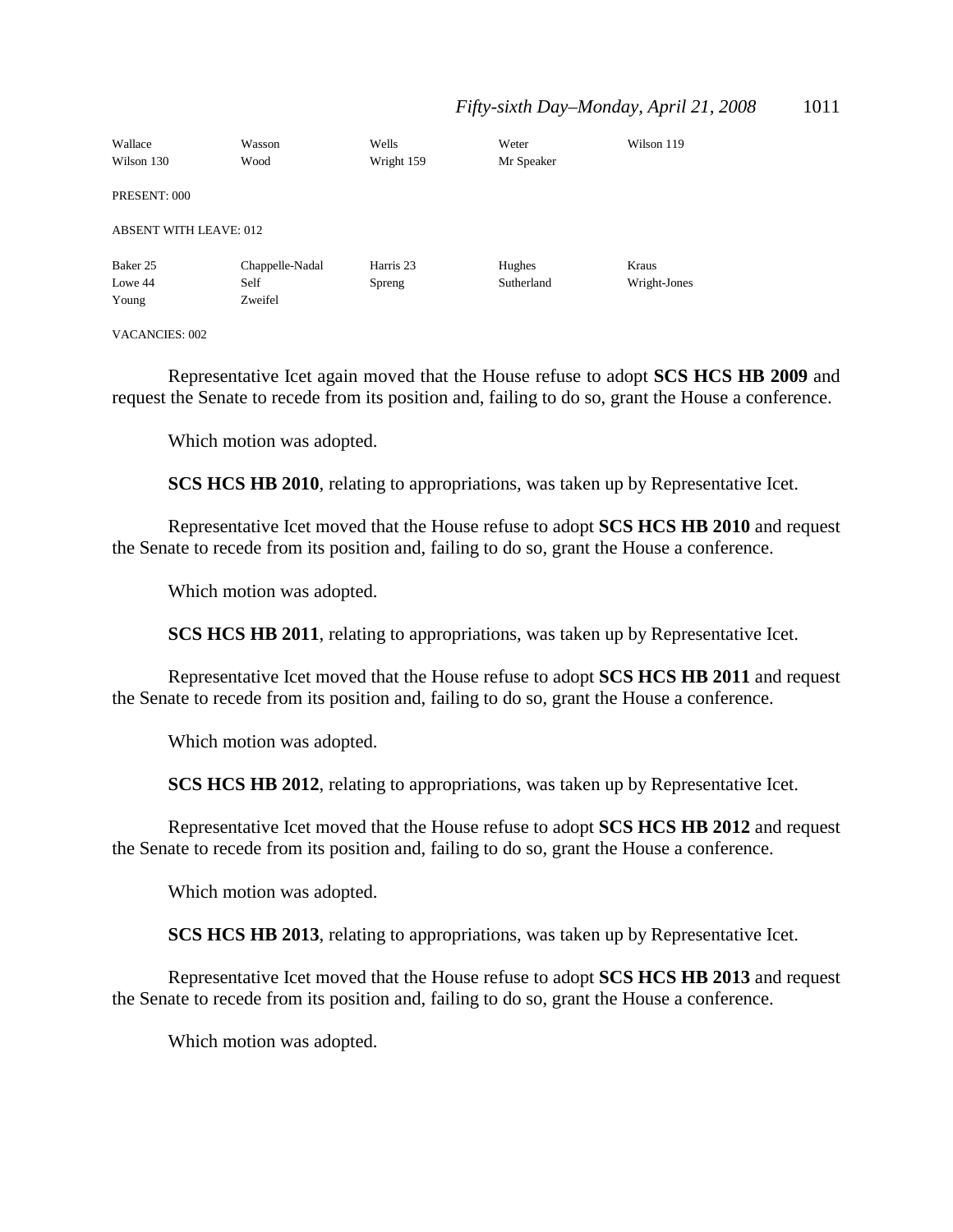# **THIRD READING OF HOUSE BILLS**

**HB 2191**, relating to the A+ Schools Program, was taken up by Representative Nasheed.

On motion of Representative Nasheed, **HB 2191** was read the third time and passed by the following vote:

AYES: 148

| Aull                          | Avery          | Baker 123     | <b>Bivins</b> | Bland           |
|-------------------------------|----------------|---------------|---------------|-----------------|
| <b>Brandom</b>                | <b>Bringer</b> | Brown 30      | Brown 50      | <b>Bruns</b>    |
| <b>Burnett</b>                | Casey          | Cooper 120    | Cooper 155    | Corcoran        |
| Cox                           | Cunningham 145 | Cunningham 86 | Curls         | Darrough        |
| Daus                          | Davis          | Day           | Deeken        | Denison         |
| Dethrow                       | Dixon          | Donnelly      | Dougherty     | Dusenberg       |
| El-Amin                       | Emery          | Ervin         | Faith         | Fallert         |
| Fares                         | Fisher         | Flook         | Frame         | Franz           |
| Funderburk                    | George         | Grill         | Grisamore     | Guest           |
| Harris 110                    | Haywood        | Hobbs         | Hodges        | Holsman         |
| Hoskins                       | Hubbard        | Hunter        | Icet          | Johnson         |
| Jones 89                      | Jones 117      | Kasten        | Kelly         | Kingery         |
| Komo                          | Kratky         | Kuessner      | Lembke        | LeVota          |
| Liese                         | Lipke          | Loehner       | Low $39$      | Lowe 44         |
| Marsh                         | May            | McClanahan    | McGhee        | <b>Meadows</b>  |
| Meiners                       | Moore          | Munzlinger    | Muschany      | Nance           |
| Nasheed                       | <b>Nieves</b>  | Nolte         | Norr          | Onder           |
| Oxford                        | Page           | Parkinson     | Parson        | Pearce          |
| Pollock                       | Portwood       | Pratt         | Ouinn 7       | Ouinn 9         |
| Richard                       | Robb           | Roorda        | Rucker        | Ruestman        |
| Ruzicka                       | Salva          | Sander        | Sater         | <b>Scavuzzo</b> |
| Schaaf                        | Schad          | Scharnhorst   | Schieffer     | Schlottach      |
| Schneider                     | Schoeller      | Schoemehl     | Shively       | Silvey          |
| Skaggs                        | Smith 14       | Smith 150     | Stevenson     | St. Onge        |
| Storch                        | Stream         | Swinger       | Talboy        | Thomson         |
| Threlkeld                     | Tilley         | Todd          | Viebrock      | Villa           |
| Vogt                          | Wallace        | Walsh         | Walton        | Wasson          |
| Wells                         | Weter          | Whorton       | Wildberger    | Wilson 119      |
| Wilson 130                    | Witte          | Wood          | Wright 159    | Yaeger          |
| Yates                         | Zimmerman      | Mr Speaker    |               |                 |
| <b>NOES: 002</b>              |                |               |               |                 |
| Chappelle-Nadal               | Lampe          |               |               |                 |
| PRESENT: 000                  |                |               |               |                 |
| <b>ABSENT WITH LEAVE: 011</b> |                |               |               |                 |
| Baker 25                      | Harris 23      | Hughes        | <b>Kraus</b>  | Robinson        |
| Self                          | Spreng         | Sutherland    | Wright-Jones  | Young           |
| Zweifel                       |                |               |               |                 |

VACANCIES: 002

Representative Nieves declared the bill passed.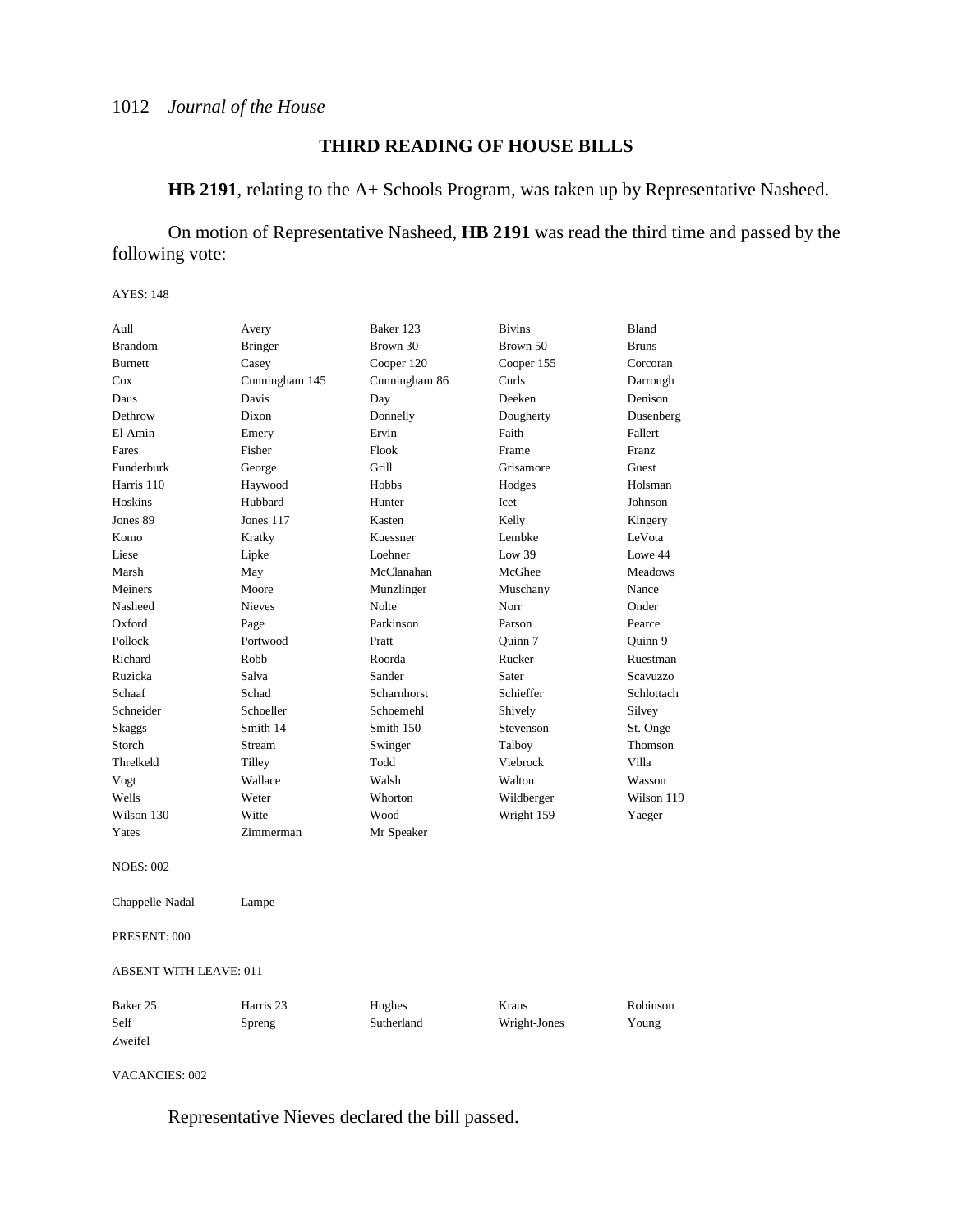**HCS HB 1649**, relating to driver's licenses, was taken up by Representative Franz.

On motion of Representative Franz, **HCS HB 1649** was read the third time and passed by the following vote:

#### AYES: 143

| Aull                          | Avery           | Baker 123   | <b>Bivins</b> | <b>Brandom</b> |
|-------------------------------|-----------------|-------------|---------------|----------------|
| <b>Bringer</b>                | Brown 30        | Brown 50    | <b>Bruns</b>  | <b>Burnett</b> |
| Casey                         | Cooper 155      | Corcoran    | Cox           | Cunningham 145 |
| Cunningham 86                 | Curls           | Darrough    | Daus          | Davis          |
| Day                           | Deeken          | Denison     | Dethrow       | Dixon          |
| Donnelly                      | Dougherty       | Dusenberg   | Emery         | Ervin          |
| Faith                         | Fallert         | Fares       | Fisher        | Frame          |
| Franz                         | Funderburk      | George      | Grill         | Grisamore      |
| Guest                         | Harris 110      | Haywood     | Hobbs         | Hodges         |
| Holsman                       | Hoskins         | Hubbard     | Icet          | Johnson        |
| Jones 89                      | Jones 117       | Kasten      | Kelly         | Kingery        |
| Komo                          | Kratky          | Kuessner    | Lampe         | Lembke         |
| LeVota                        | Liese           | Lipke       | Loehner       | Low 39         |
| Marsh                         | May             | McClanahan  | McGhee        | <b>Meadows</b> |
| Meiners                       | Moore           | Munzlinger  | Muschany      | Nance          |
| Nasheed                       | <b>Nieves</b>   | Nolte       | Norr          | Onder          |
| Oxford                        | Page            | Parkinson   | Parson        | Pearce         |
| Pollock                       | Portwood        | Pratt       | Ouinn 7       | Ouinn 9        |
| Richard                       | Robb            | Roorda      | Rucker        | Ruestman       |
| Ruzicka                       | Salva           | Sander      | Sater         | Scavuzzo       |
| Schaaf                        | Schad           | Scharnhorst | Schieffer     | Schlottach     |
| Schneider                     | Schoeller       | Schoemehl   | Shively       | Silvey         |
| <b>Skaggs</b>                 | Smith 14        | Smith 150   | Stevenson     | St. Onge       |
| Storch                        | Stream          | Sutherland  | Swinger       | Thomson        |
| Threlkeld                     | Tilley          | Todd        | Viebrock      | Villa          |
| Vogt                          | Wallace         | Walsh       | Walton        | Wasson         |
| Wells                         | Weter           | Whorton     | Wildberger    | Wilson 119     |
| Wilson 130                    | Witte           | Wood        | Wright 159    | Yaeger         |
| Yates                         | Zimmerman       | Mr Speaker  |               |                |
| <b>NOES: 002</b>              |                 |             |               |                |
| Bland                         | Talboy          |             |               |                |
| PRESENT: 000                  |                 |             |               |                |
| <b>ABSENT WITH LEAVE: 016</b> |                 |             |               |                |
| Baker 25                      | Chappelle-Nadal | Cooper 120  | El-Amin       | Flook          |
| Harris 23                     | Hughes          | Hunter      | <b>Kraus</b>  | Lowe 44        |
| Robinson                      | Self            | Spreng      | Wright-Jones  | Young          |
| Zweifel                       |                 |             |               |                |

VACANCIES: 002

Representative Nieves declared the bill passed.

Representative Bruns assumed the Chair.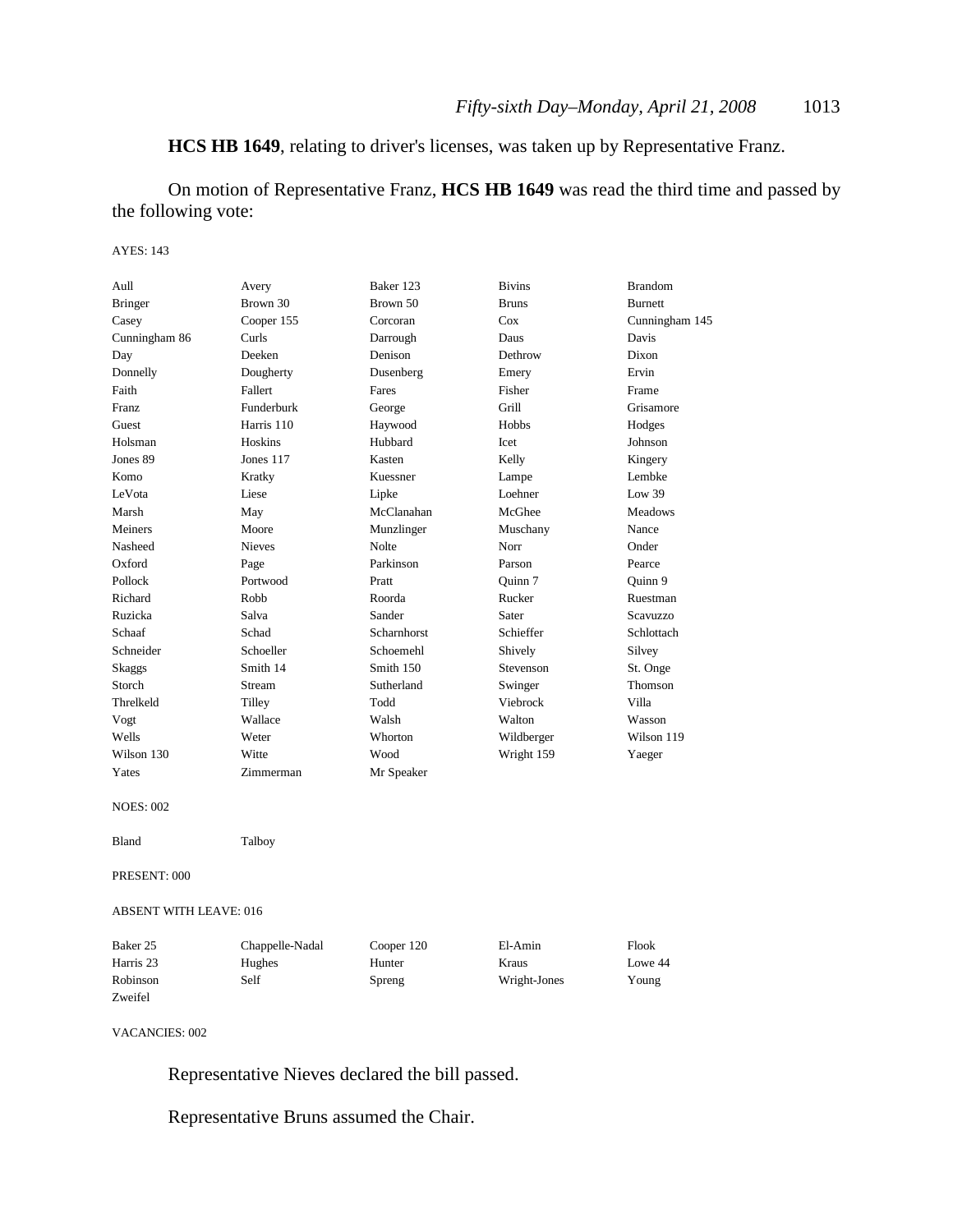**HCS HB 1474**, relating to conversion of manufactured homes, was taken up by Representative Cunningham (86).

On motion of Representative Cunningham (86), **HCS HB 1474** was read the third time and passed by the following vote:

#### AYES: 128

| Aull             | Avery          | Baker 123  | <b>Bivins</b> | Bland          |
|------------------|----------------|------------|---------------|----------------|
| <b>Brandom</b>   | Brown 30       | Brown 50   | <b>Bruns</b>  | Casey          |
| Cooper 120       | Cooper 155     | Corcoran   | Cox           | Cunningham 145 |
| Cunningham 86    | Curls          | Darrough   | Daus          | Day            |
| Deeken           | Denison        | Dethrow    | Dougherty     | Dusenberg      |
| El-Amin          | Emery          | Ervin      | Faith         | Fallert        |
| Fares            | Fisher         | Flook      | Funderburk    | Grill          |
| Grisamore        | Guest          | Harris 110 | Hobbs         | Holsman        |
| Hoskins          | Hunter         | Icet       | Johnson       | Jones 89       |
| Jones 117        | Kasten         | Kelly      | Kingery       | Kratky         |
| Kuessner         | Lampe          | Lembke     | LeVota        | Lipke          |
| Loehner          | Marsh          | May        | McGhee        | Meiners        |
| Moore            | Munzlinger     | Muschany   | Nance         | Nasheed        |
| <b>Nieves</b>    | Nolte          | Norr       | Onder         | Page           |
| Parkinson        | Parson         | Pearce     | Pollock       | Portwood       |
| Pratt            | Ouinn 7        | Ouinn 9    | Richard       | Robb           |
| Roorda           | Rucker         | Ruestman   | Ruzicka       | Salva          |
| Sander           | Sater          | Scavuzzo   | Schaaf        | Schad          |
| Scharnhorst      | Schieffer      | Schlottach | Schneider     | Schoeller      |
| Schoemehl        | Shively        | Silvey     | Smith 14      | Smith 150      |
| Stevenson        | St. Onge       | Storch     | Stream        | Sutherland     |
| Swinger          | Thomson        | Threlkeld  | Tilley        | Todd           |
| Viebrock         | Villa          | Wallace    | Walsh         | Walton         |
| Wasson           | Wells          | Weter      | Wildberger    | Wilson 119     |
| Wilson 130       | Witte          | Wood       | Wright 159    | Yaeger         |
| Yates            | Zimmerman      | Mr Speaker |               |                |
| <b>NOES: 016</b> |                |            |               |                |
| <b>Bringer</b>   | <b>Burnett</b> | Davis      | Frame         | George         |
| Haywood          | Hodges         | Komo       | Low 39        | McClanahan     |
| Meadows          | Oxford         | Skaggs     | Talboy        | Vogt           |
| Whorton          |                |            |               |                |
| PRESENT: 001     |                |            |               |                |
| Liese            |                |            |               |                |

#### ABSENT WITH LEAVE: 016

| Baker 25  | Chappelle-Nadal | Dixon  | Donnelly     | Franz   |
|-----------|-----------------|--------|--------------|---------|
| Harris 23 | Hubbard         | Hughes | Kraus        | Lowe 44 |
| Robinson  | Self            | Spreng | Wright-Jones | Young   |
| Zweifel   |                 |        |              |         |

#### VACANCIES: 002

Representative Bruns declared the bill passed.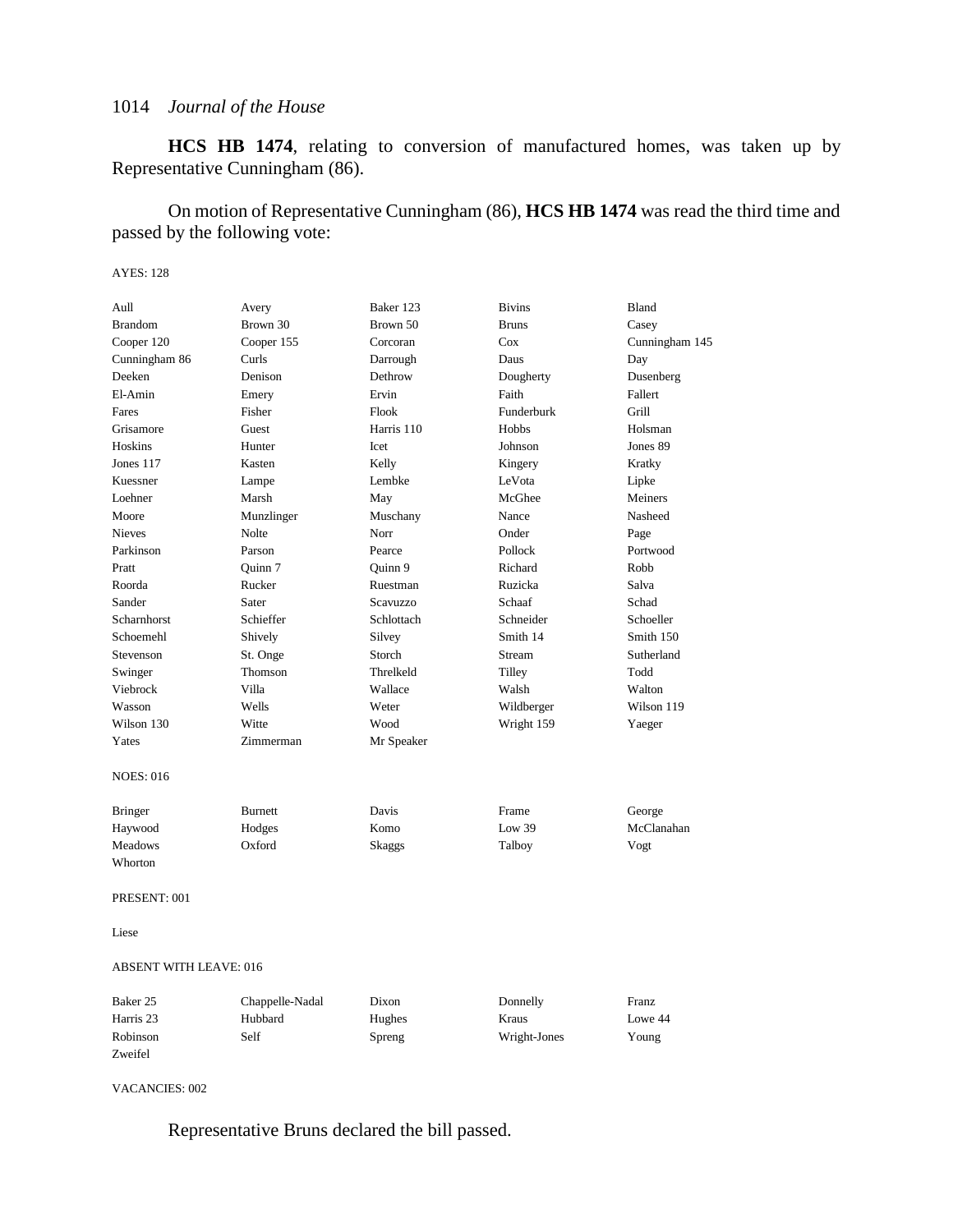Speaker Pro Tem Pratt resumed the Chair.

## **REFERRAL OF HOUSE BILL**

The following House Bill was referred to the Committee indicated:

**HB 2552** - Special Committee on General Laws

# **COMMITTEE REPORTS**

**Committee on Crime Prevention and Public Safety**, Chairman Bruns reporting:

Mr. Speaker: Your Committee on Crime Prevention and Public Safety, to which was referred **HB 1493** and **HB 1594**, begs leave to report it has examined the same and recommends that the **House Committee Substitute Do Pass**, and pursuant to Rule 25(21)(f) be referred to the Committee on Rules.

**Special Committee on Family Services**, Chairman Franz reporting:

Mr. Speaker: Your Special Committee on Family Services, to which was referred **HB 2508**, begs leave to report it has examined the same and recommends that the **House Committee Substitute Do Pass**, and pursuant to Rule 25(21)(f) be referred to the Committee on Rules.

**Special Committee on General Laws**, Chairman Jones (89) reporting:

Mr. Speaker: Your Special Committee on General Laws, to which was referred **HB 2330**, begs leave to report it has examined the same and recommends that the **House Committee Substitute Do Pass**, and pursuant to Rule 25(21)(f) be referred to the Committee on Rules.

**Special Committee on Healthcare Transformation**, Chairman Schaaf reporting:

Mr. Speaker: Your Special Committee on Healthcare Transformation, to which was referred **HB 1933**, **HB 1375**, **HB 1662**, **HB 1816**, **HB 1940**, **HB 1971**, **HB 2240**, **HB 2313**, **HB 2423** and **HB 2435**, begs leave to report it has examined the same and recommends that the **House Committee Substitute No. 2 Do Pass**, and pursuant to Rule 25(21)(f) be referred to the Committee on Rules.

#### **Special Committee on Immigration**, Chairman Nolte reporting:

Mr. Speaker: Your Special Committee on Immigration, to which was referred **HB 1736** and **HB 2320**, begs leave to report it has examined the same and recommends that the **House Committee Substitute Do Pass**, and pursuant to Rule 25(21)(f) be referred to the Committee on Rules.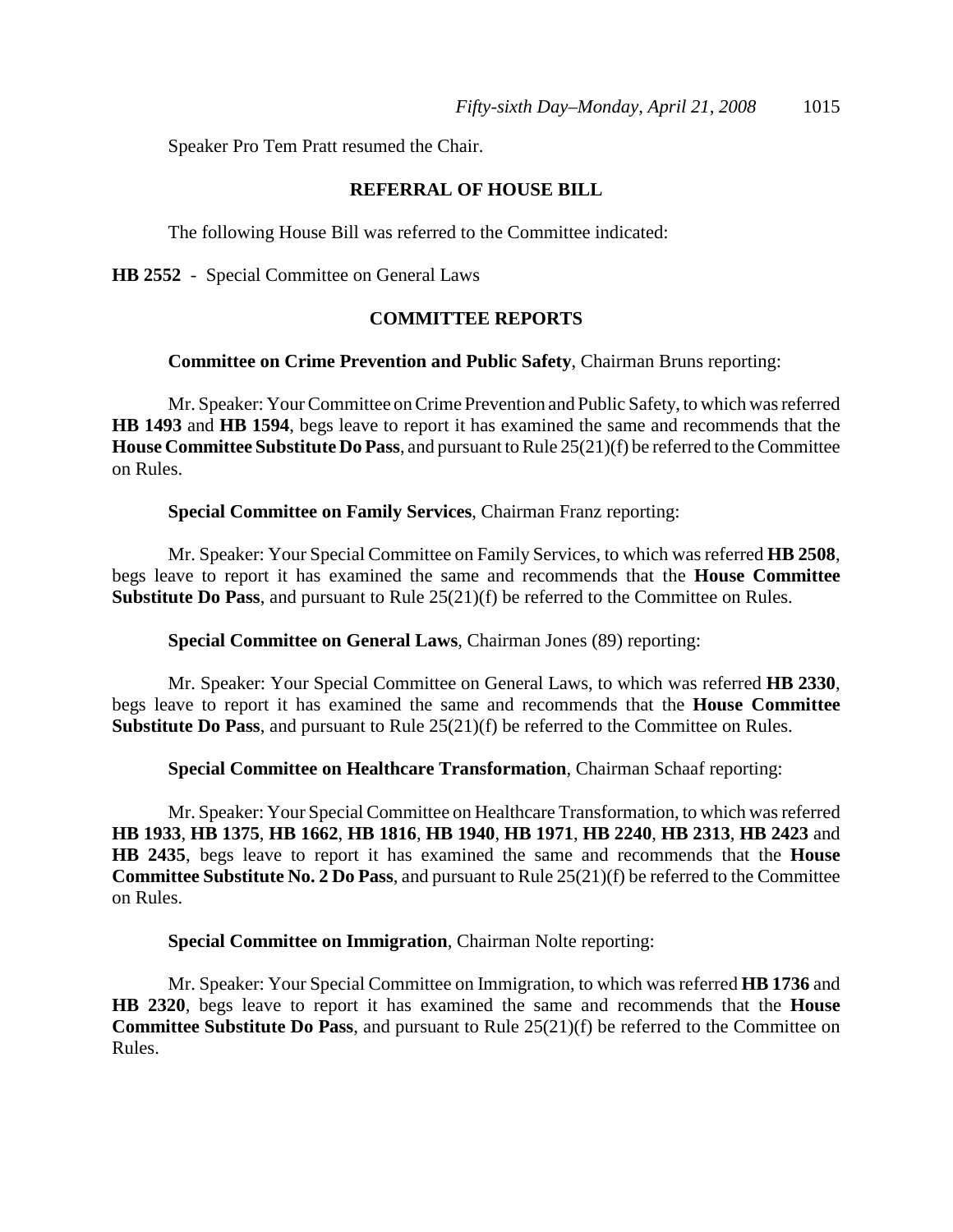**Special Committee on Utilities**, Chairman Emery reporting:

Mr. Speaker: Your Special Committee on Utilities, to which was referred **SCS SBs 1034 & 802**, begs leave to report it has examined the same and recommends that the **House Committee Substitute Do Pass**, and pursuant to Rule 25(21)(f) be referred to the Committee on Rules.

**Committee on Rules**, Chairman Cooper (120) reporting:

Mr. Speaker: Your Committee on Rules, to which was referred **HB 2429**, begs leave to report it has examined the same and recommends that it **Do Pass**.

#### **MESSAGES FROM THE SENATE**

Mr. Speaker: I am instructed by the Senate to inform the House of Representatives that the Senate refuses to recede from its position on **SCS HCS HB 2002** and grants the House a conference thereon.

Mr. Speaker: I am instructed by the Senate to inform the House of Representatives that the Senate refuses to recede from its position on **SCS HCS HB 2003** and grants the House a conference thereon.

Mr. Speaker: I am instructed by the Senate to inform the House of Representatives that the Senate refuses to recede from its position on **SCS HB 2004** and grants the House a conference thereon.

Mr. Speaker: I am instructed by the Senate to inform the House of Representatives that the Senate refuses to recede from its position on **SCS HCS HB 2005** and grants the House a conference thereon.

Mr. Speaker: I am instructed by the Senate to inform the House of Representatives that the Senate refuses to recede from its position on **SCS HCS HB 2006** and grants the House a conference thereon.

Mr. Speaker: I am instructed by the Senate to inform the House of Representatives that the Senate refuses to recede from its position on **SCS HCS HB 2007** and grants the House a conference thereon.

Mr. Speaker: I am instructed by the Senate to inform the House of Representatives that the Senate refuses to recede from its position on **SCS HCS HB 2008** and grants the House a conference thereon.

Mr. Speaker: I am instructed by the Senate to inform the House of Representatives that the Senate refuses to recede from its position on **SCS HCS HB 2009** and grants the House a conference thereon.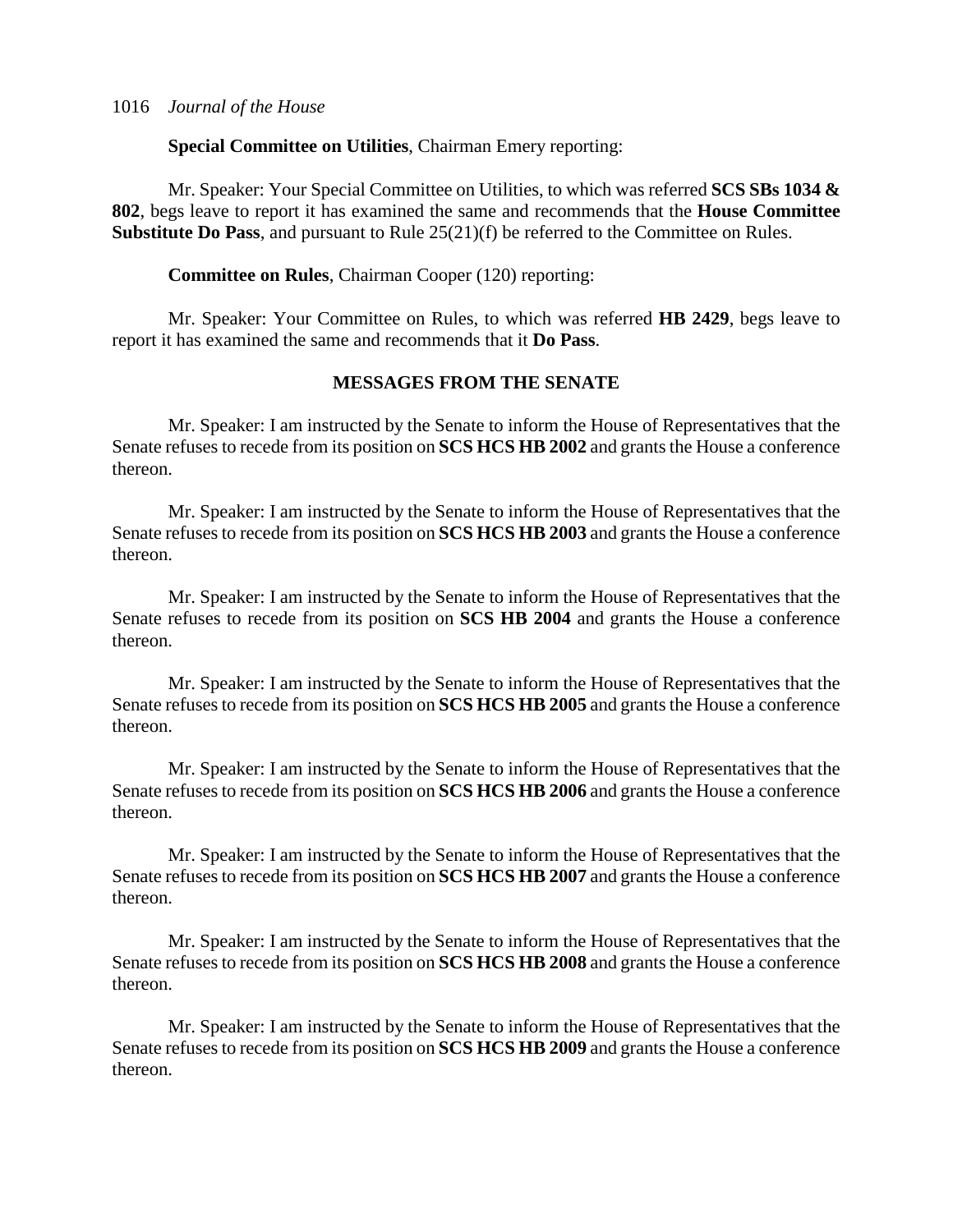Mr. Speaker: I am instructed by the Senate to inform the House of Representatives that the Senate refuses to recede from its position on **SCS HCS HB 2010** and grants the House a conference thereon.

Mr. Speaker: I am instructed by the Senate to inform the House of Representatives that the Senate refuses to recede from its position on **SCS HCS HB 2011** and grants the House a conference thereon.

Mr. Speaker: I am instructed by the Senate to inform the House of Representatives that the Senate refuses to recede from its position on **SCS HCS HB 2012** and grants the House a conference thereon.

Mr. Speaker: I am instructed by the Senate to inform the House of Representatives that the Senate refuses to recede from its position on **SCS HCS HB 2013** and grants the House a conference thereon.

#### **ADJOURNMENT**

On motion of Representative Tilley, the House adjourned until 10:00 a.m., Tuesday, April 22, 2008.

#### **CORRECTION TO THE HOUSE JOURNAL**

#### AFFIDAVIT

I, State Representative Sara Lampe, District 138, hereby state and affirm that my vote as recorded on the motion to third read and finally pass House Bill No. 2191 as recorded in the House Journal for April 21, 2008 showing that I voted no was incorrectly recorded. Pursuant to House Rule 89, I ask that the Journal be corrected to show that I voted aye. I further state and affirm that I was present in the House Chamber at the time this vote was taken, I did in fact vote at that time, and my vote or absence was incorrectly recorded.

IN WITNESS WHEREOF, I have hereunto subscribed my hand to this affidavit on this 21st day of April 2008.

|                                           |            | $/s/$ Sara Lampe            |
|-------------------------------------------|------------|-----------------------------|
|                                           |            | <b>State Representative</b> |
| State of Missouri                         |            |                             |
|                                           | $\sum$ SS. |                             |
| Signed in County of Cole                  |            |                             |
| Notary Commissioned in County of Moniteau |            |                             |

Subscribed and sworn to before me this 21st day of April in the year 2008.

/s/ Terry Spieler Notary Public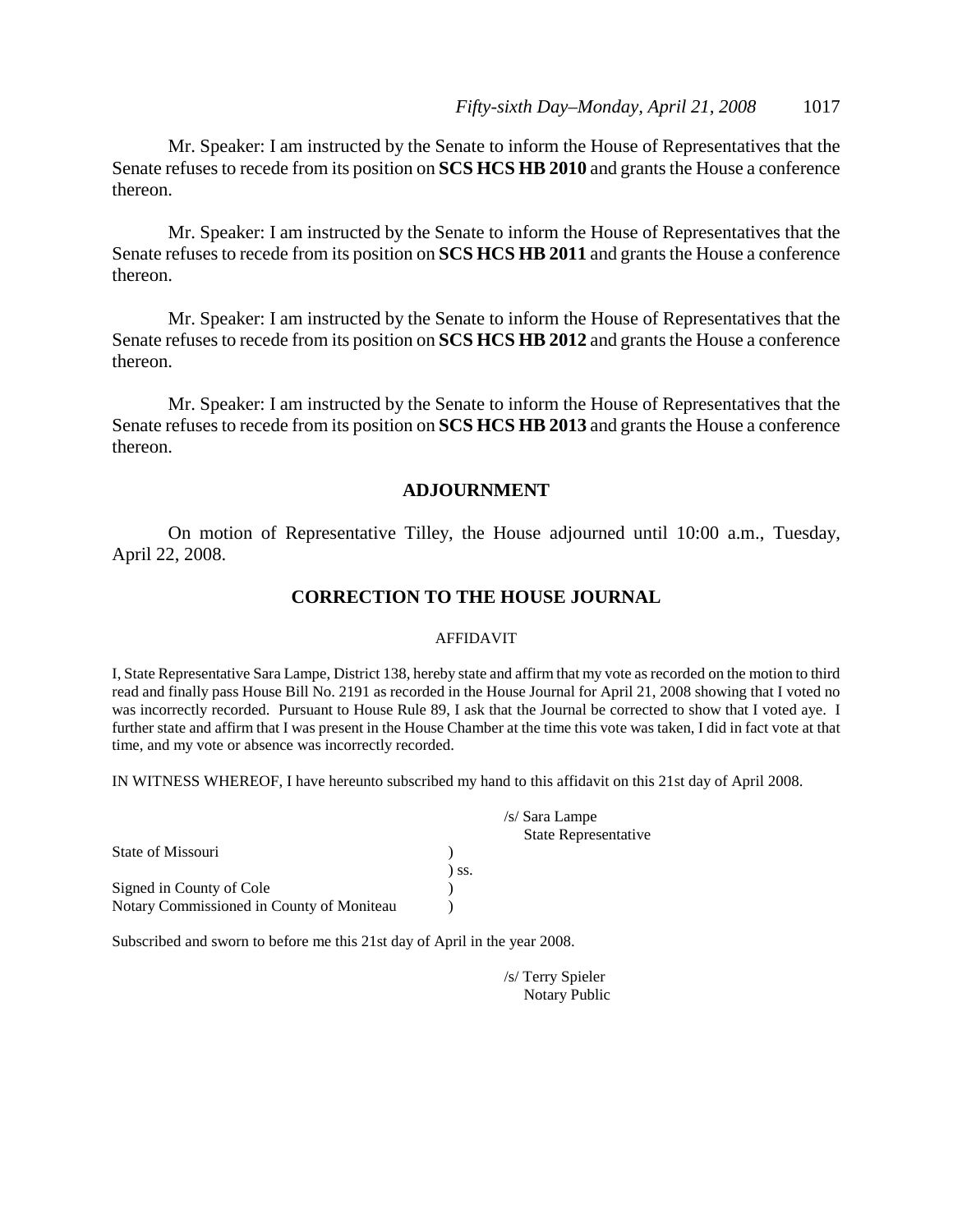# **COMMITTEE MEETINGS**

## CONFERENCE COMMITTEE - APPROPRIATIONS

Wednesday, April 23, 2008, 8:00 a.m. Senate Lounge. Executive session may follow. Public hearings to be held on: SCS HCS HB 2002, SCS HCS HB 2003, SCS HB 2004, SCS HCS HB 2005, SCS HCS HB 2006, SCS HCS HB 2007, SCS HCS HB 2008, SCS HCS HB 2009, SCS HCS HB 2010, SCS HCS HB 2011, SCS HCS HB 2012, SCS HCS HB 2013

CORRECTIONS AND PUBLIC INSTITUTIONS Tuesday, April 22, 2008, Hearing Room 4 upon evening adjournment. Executive session may follow. Public hearing to be held on: SCS SB 1157

CRIME PREVENTION AND PUBLIC SAFETY Tuesday, April 22, 2008, 12:00 p.m. Hearing Room 6. Executive session may follow. AMENDED. Public hearings to be held on: HB 2257, SS SCS SBs 818 & 795, SS SCS SBs 714, 933, 899 & 758

#### ELEMENTARY AND SECONDARY EDUCATION

Wednesday, April 23, 2008, Hearing Room 1 upon morning recess. Executive session may follow. Public hearings to be held on: HB 2136, HB 2121, HB 2481, HB 2482

## HEALTH CARE POLICY

Tuesday, April 22, 2008, Hearing Room 5 upon morning recess. Executive session may follow. Public hearing to be held on: HB 1829

HIGHER EDUCATION

Tuesday, April 22, 2008, Hearing Room 1 upon afternoon adjournment. Executive session may follow. Public hearings to be held on: HB 1604, SCS SB 873, SS SCS SB 846

**JUDICIARY** 

Tuesday, April 22, 2008, Hearing Room 1 upon morning recess. Executive session.

LOCAL GOVERNMENT Wednesday, April 23, 2008, Hearing Room 4 upon morning recess. Executive session may follow. Public hearings to be held on: HB 2026, HB 1603, HB 2000, HB 2245, HB 2544, SCS SB 765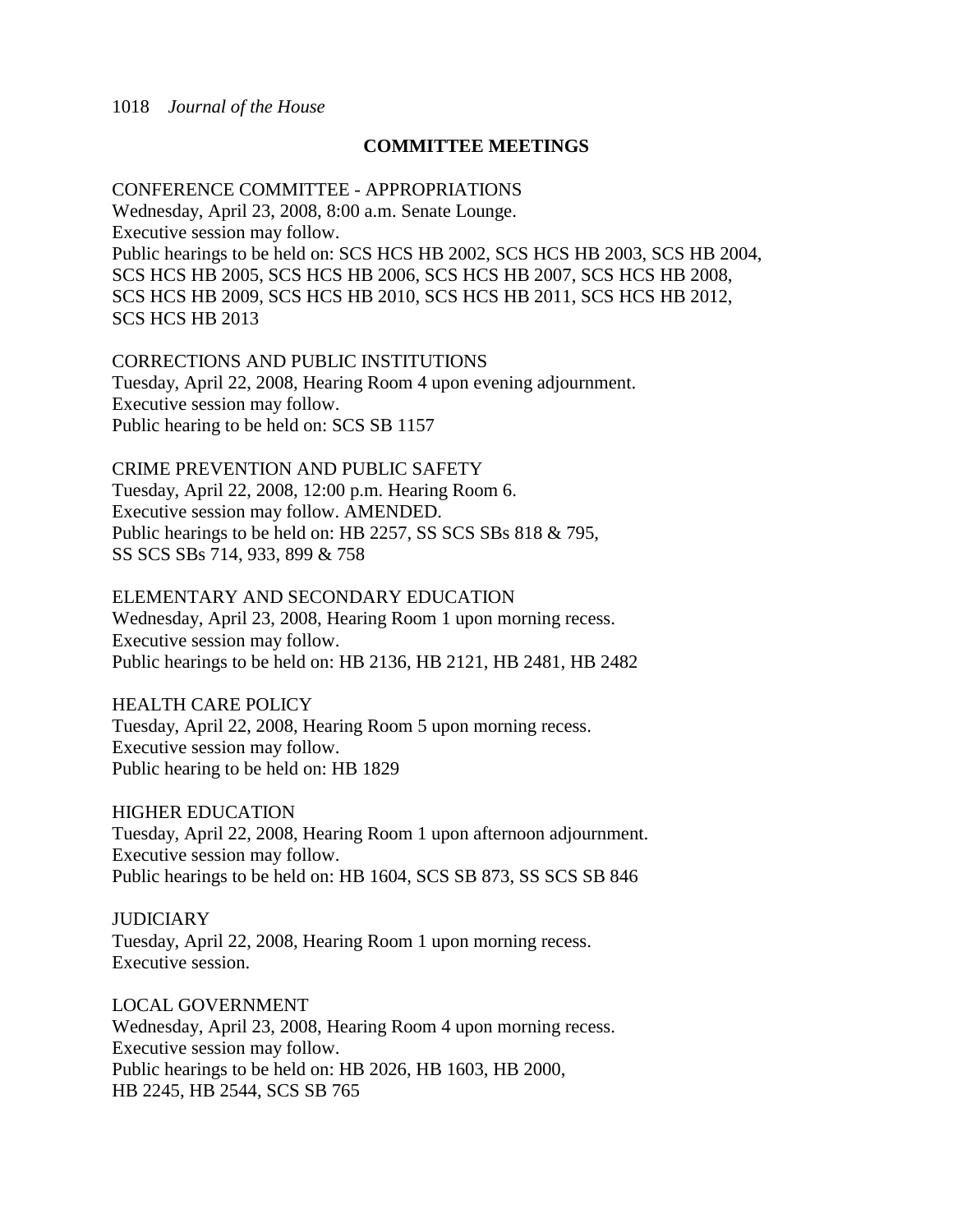RULES - PURSUANT TO RULE 25(21)(f) Tuesday, April 22, 2008, Hearing Room 2 upon morning recess. Executive session may follow. AMENDED. Public hearings to be held on: HCS SCS SB 907, SB 885, HB 1954, HCS SB 1038

SPECIAL COMMITTEE ON AGRI-BUSINESS Tuesday, April 22, 2008, 9:15 a.m. Hearing Room 4. Executive session. AMENDED.

SPECIAL COMMITTEE ON ENERGY AND ENVIRONMENT Tuesday, April 22, 2008, Hearing Room 3 upon morning recess. Possible Executive session. Public hearings to be held on: HB 1860, HB 1862, SCS SB 1261

SPECIAL COMMITTEE ON GENERAL LAWS Tuesday, April 22, 2008, 8:00 a.m. Hearing Room 6. Executive session may follow. Public hearings to be held on: HB 2416, HJR 56, SCS SB 994

SPECIAL COMMITTEE ON GOVERNMENT AFFAIRS Tuesday, April 22, 2008, 9:00 a.m. Hearing Room 7. Executive session may follow. Public hearings to be held on: HB 1916, SB 822

SPECIAL COMMITTEE ON JOB CREATION AND ECONOMIC DEVELOPMENT Wednesday, April 23, 2008, 8:30 a.m. Hearing Room 7. Discussion on proposed House Committee Substitute for HB 2421. Executive session may follow.

SPECIAL COMMITTEE ON SMALL BUSINESS Wednesday, April 23, 2008, 8:00 a.m. Hearing Room 5. Executive session may follow. AMENDED. Public hearings to be held on: HCR 20, HB 2555, SCR 40

SPECIAL COMMITTEE ON STUDENT ACHIEVEMENT Wednesday, April 23, 2008, 8:00 a.m. Hearing Room 6. Executive session may follow. Public hearings to be held on: HB 1748, SCS SBs 1225 & 1226, SB 762

SPECIAL COMMITTEE ON TAX REFORM Tuesday, April 22, 2008, Hearing Room 4 12:00 p.m. or upon morning recess. Executive session may follow. Public hearings to be held on: SB 748, HB 2580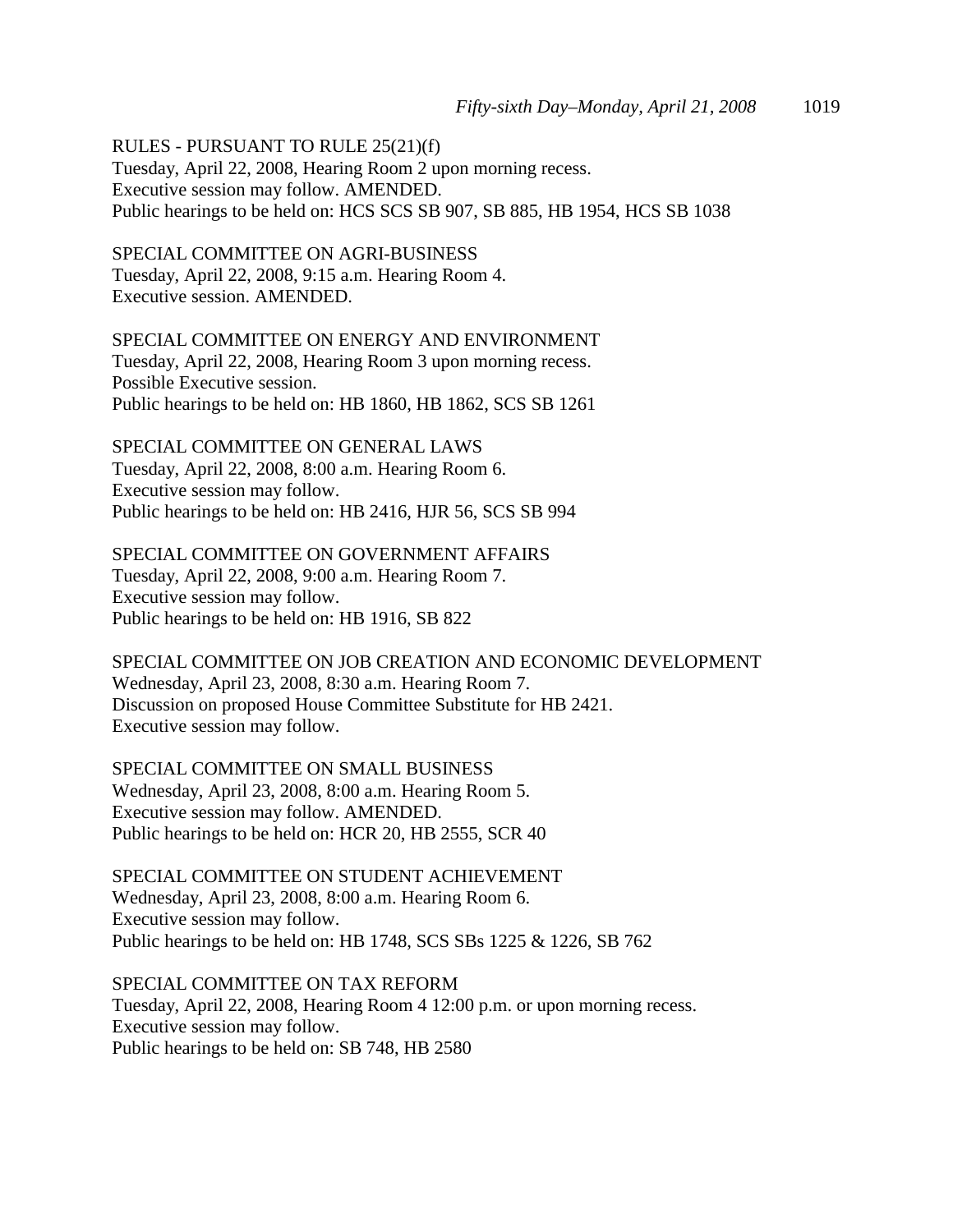SPECIAL COMMITTEE ON URBAN EDUCATION REFORM Tuesday, April 22, 2008, Hearing Room 7 upon morning recess. Executive session may follow Public hearings to be held on: HB 1848, HB 2404

SPECIAL COMMITTEE ON URBAN ISSUES Wednesday, April 23, 2008, 9:00 a.m. Hearing Room 3. Executive session may follow. Public hearings to be held on: HB 2322, HB 2535

SPECIAL COMMITTEE ON WORKFORCE DEVELOPMENT AND WORKPLACE SAFETY Tuesday, April 22, 2008, Hearing Room 7 upon afternoon adjournment. Executive session.

TRANSPORTATION Tuesday, April 22, 2008, 8:00 a.m. Hearing Room 1. Executive session may follow. Public hearing to be held on: HB 2536

# **HOUSE CALENDAR**

# FIFTY-SEVENTH DAY, TUESDAY, APRIL 22, 2008

# **HOUSE BILLS FOR PERFECTION - APPROPRIATIONS**

- 1 HCS HB 2016 Icet
- 2 HCS HB 2023 Icet

# **HOUSE BILLS FOR PERFECTION**

- 1 HCS HB 1836 Flook
- 2 HCS#2 HB 1886 Scharnhorst
- 3 HCS HB 1802 Wilson (130)
- 4 HCS HB 1644 Muschany
- 5 HCS#2 HB 1423 St. Onge
- 6 HCS HBs 2062 & 1518 Pearce
- 7 HB 1957 Hughes
- 8 HB 1756 Walton
- 9 HB 2144 Whorton
- 10 HB 1535 Deeken
- 11 HB 1517 Cox
- 12 HCS HB 2112 Emery
- 13 HB 1372 McGhee
- 14 HCS HB 1590 Munzlinger
- 15 HCS HB 1504 Walton
- 16 HCS HB 2156 Grill
- 17 HCS HB 2159 Grill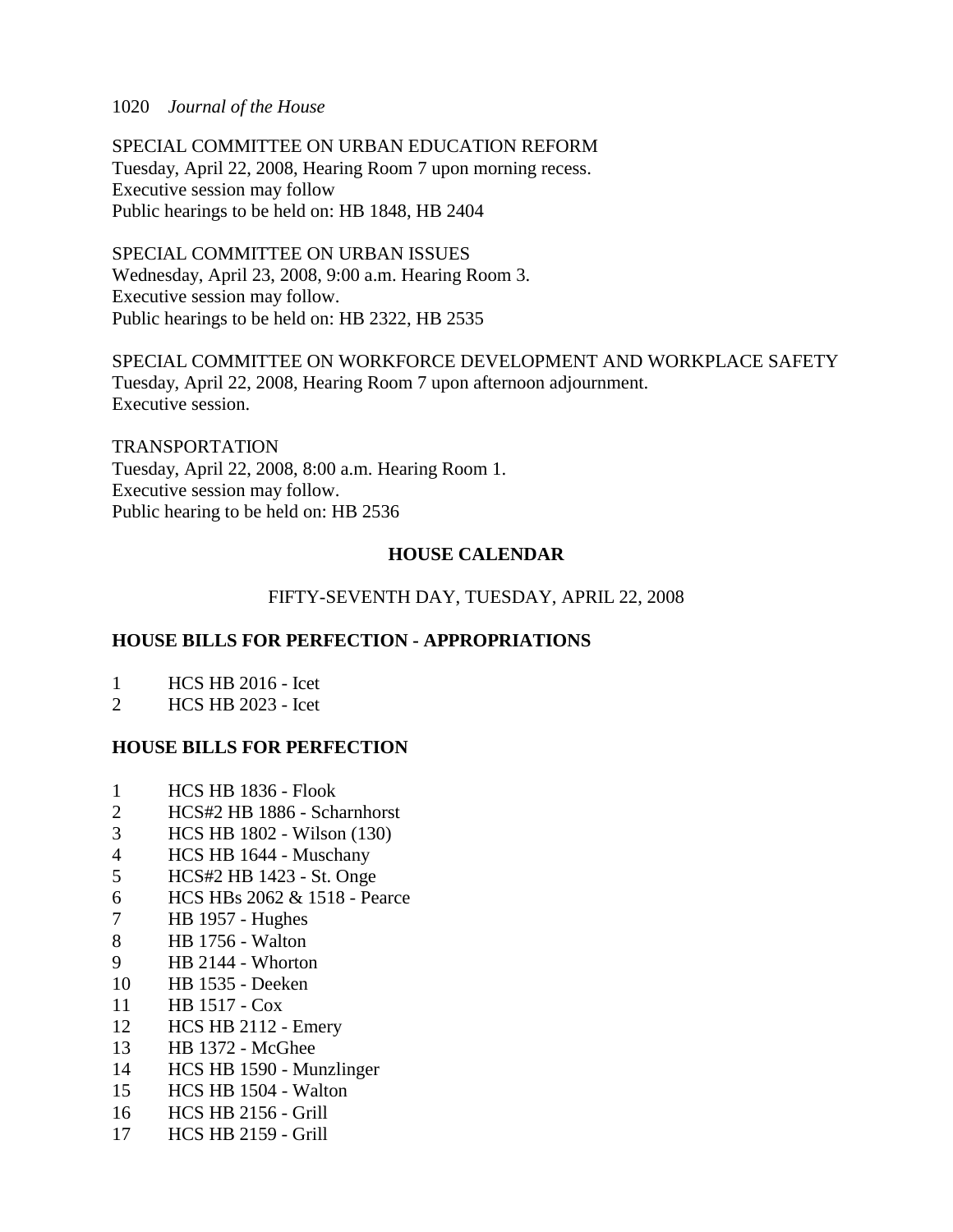- 18 HB 1562 LeVota
- 19 HCS HB 1383 Cox
- 20 HCS HB 2239 Stevenson
- 21 HCS HB 1438 Kelly
- 22 HCS HB 1704 Wallace
- 23 HB 1851 Thomson
- 24 HCS HB 1990 Wilson (130)
- 25 HCS HB 2059 Wilson (130)
- 26 HCS HB 2110 Dixon
- 27 HB 2202 Deeken
- 28 HB 2590 Moore
- 29 HCS HB 1516 Bruns
- 30 HCS HB 1700 Wasson
- 31 HCS HB 1723 Franz
- 32 HCS HB 1745 Robb
- 33 HB 1764 Parson
- 34 HB 1871 Deeken
- 35 HB 1934 May
- 36 HCS HB 1974 Schlottach
- 37 HCS HB 2034 Munzlinger
- 38 HB 2078 Hubbard
- 39 HCS HB 2114 Zimmerman
- 40 HB 2207 Hoskins
- 41 HB 2266 Jones (89)
- 42 HCS HB 2279 Wright
- 43 HB 2514 Weter

#### **HOUSE BILLS FOR PERFECTION - INFORMAL**

- 1 HB 1911 Muschany
- 2 HB 1806 Schaaf
- 3 HCS HBs 2040 & 2430, as amended Jetton

#### **HOUSE BILLS FOR THIRD READING**

- 1 HCS HB 1929 Cooper (120)
- 2 HCS HB 2250, E.C. Sutherland
- 3 HCS HB 1626 Emery
- 4 HCS HBs 1788 & 1882 Day
- 5 HCS HB 1813 Dougherty
- 6 HCS HB 2060 Deeken

## **HOUSE BILLS FOR THIRD READING - CONSENT**

- 1 HB 1490 Deeken
- 2 HB 1572 Franz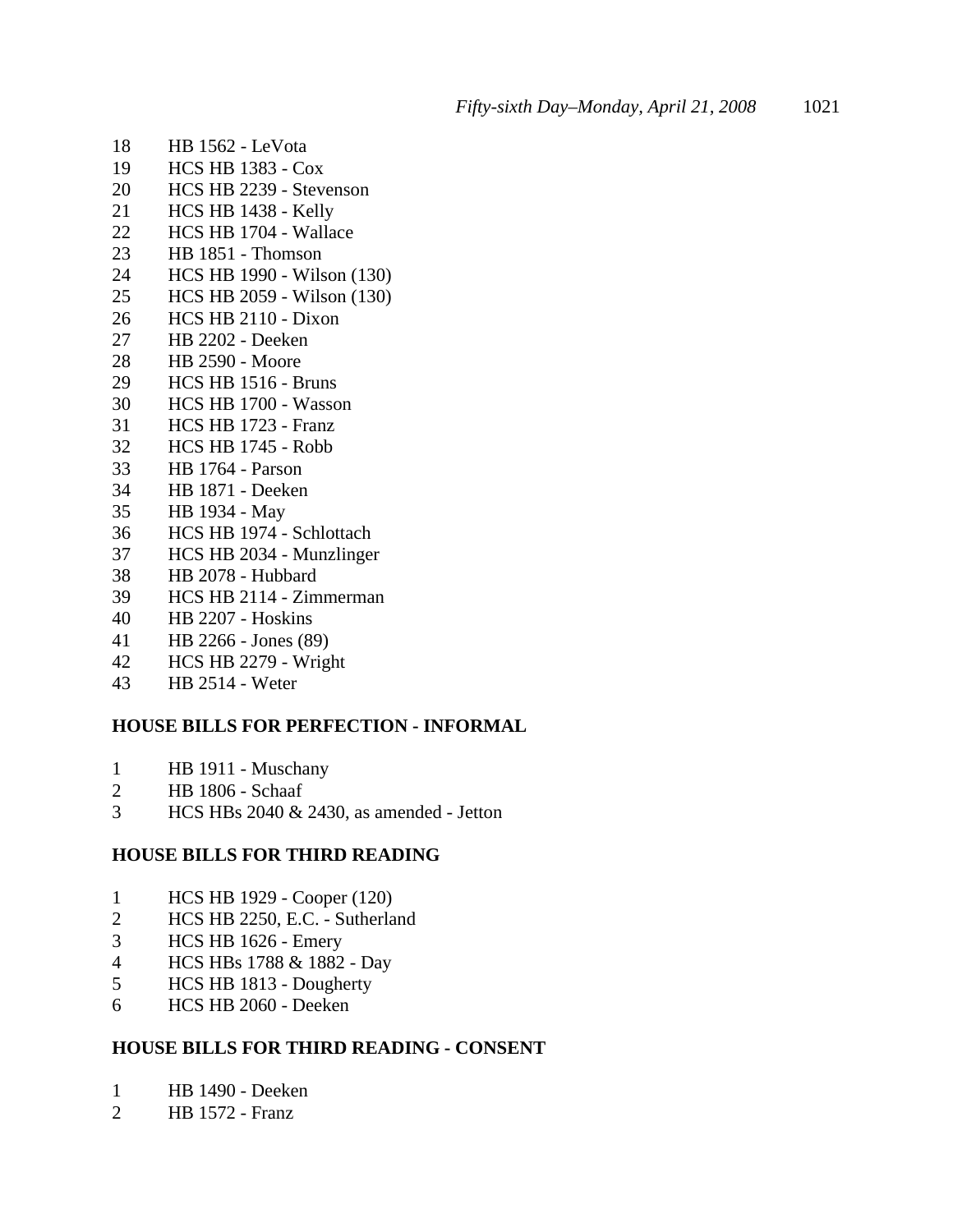# **HOUSE CONCURRENT RESOLUTIONS**

- 1 HCR 11, (3-05-08, Pages 421-422) Nolte
- 2 HCR 15, (4-10-08, Pages 888-889) Kuessner
- 3 HCS HCRs 43 & 46, (4-09-08, Pages 860-861) Funderburk

# **SENATE BILLS FOR THIRD READING - CONSENT**

HCS SCS SBs 753, 728, 906 & 1026 - Swinger

(4/16/08)

- 1 HCS SB 723 Bruns
- 2 HCS SB 733 Bruns
- 3 HCS SCS SB 760 St. Onge
- 4 HCS SB 797 May
- 5 SB 801 Flook
- 6 HCS SB 820 Schieffer
- 7 SCS SB 850 Meiners
- 8 HCS SB 856 Fallert
- 9 SB 896 McGhee
- 10 SB 928 Schad
- 11 SB 936 Lembke
- 12 HCS SB 943 Schoeller
- 13 SCS SB 951 Spreng
- 14 SB 956 Hobbs
- 15 HCS SB 978 Pollock
- 16 SB 979 Dusenberg
- 17 SB 980 Flook
- 18 SB 991 Schlottach
- 19 SB 999 Parson
- 20 HCS SB 1002 Curls
- 21 HCS SCS SB 1008 Ervin
- 22 SCS SB 1009, E.C. Wasson
- 23 SB 1016 Pratt
- 24 HCS SCS SB 1033 Sutherland
- 25 HCS SCS SB 1039 Weter
- 26 SCS SB 1044 McGhee
- 27 SB 1061 Cooper (120)
- 28 SB 1073 Faith
- 29 HCS SCS SB 1131 Curls
- 30 HCS SB 1135 Curls
- 31 SCS SB 1150 Lembke
- 32 HCS SCS SBs 1153, 1154, 1155 & 1156 Viebrock
- 33 SCS SB 1168 Scharnhorst
- 34 SB 1177 Cooper (155)
- 35 SB 1187 Pollock